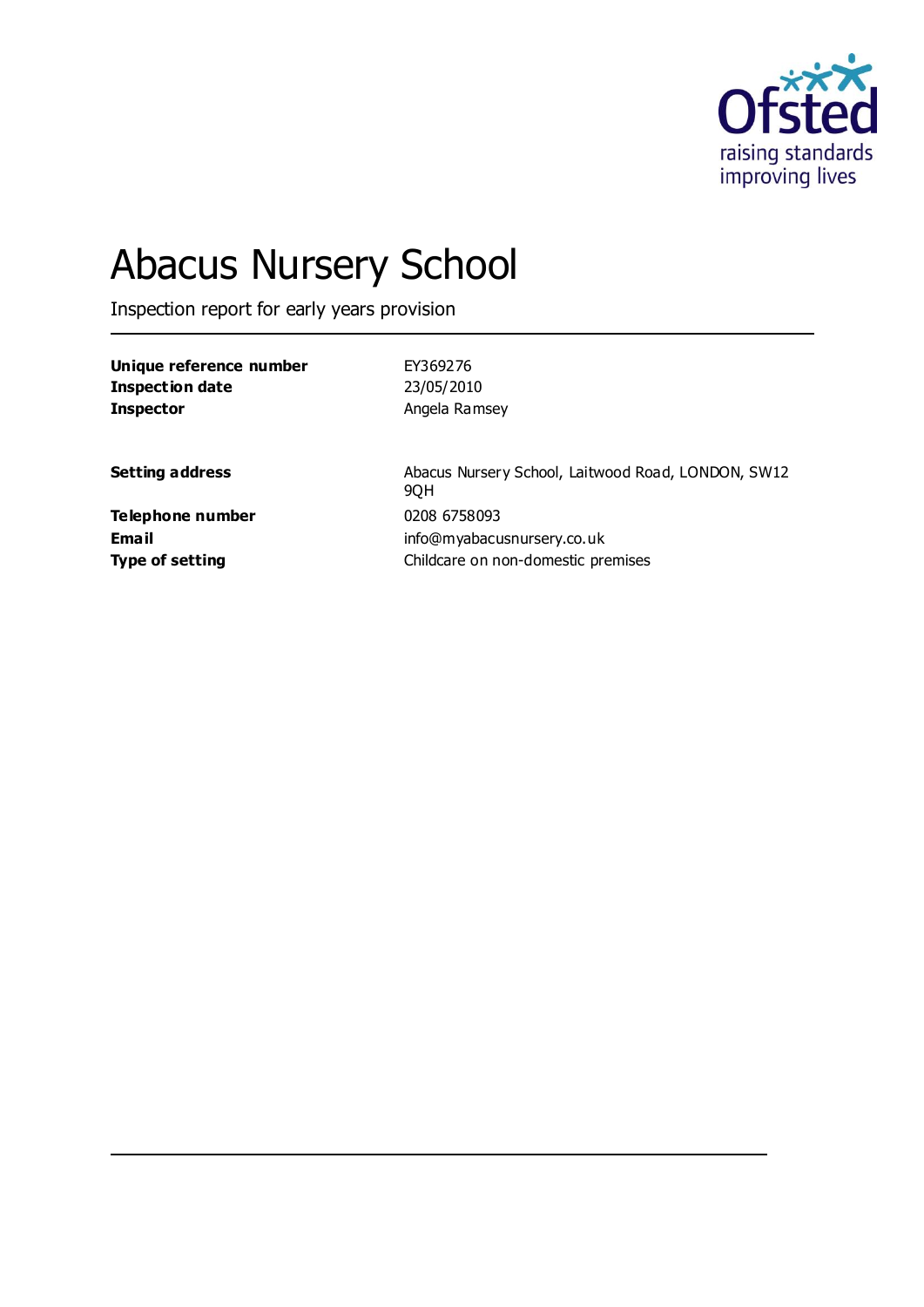The Office for Standards in Education, Children's Services and Skills (Ofsted) regulates and inspects to achieve excellence in the care of children and young people, and in education and skills for learners of all ages. It regulates and inspects childcare and children's social care, and inspects the Children and Family Court Advisory Support Service (Cafcass), schools, colleges, initial teacher training, work-based learning and skills training, adult and community learning, and education and training in prisons and other secure establishments. It assesses council children's services, and inspects services for looked after children, safeguarding and child protection.

If you would like a copy of this document in a different format, such as large print or Braille, please telephone 0300 123 1231, or email enquiries@ofsted.gov.uk.

You may copy all or parts of this document for non-commercial educational purposes, as long as you give details of the source and date of publication and do not alter the information in any way.

T: 0300 123 1231 Textphone: 0161 618 8524 E: enquiries@ofsted.gov.uk W: [www.ofsted.gov.uk](http://www.ofsted.gov.uk/)

© Crown copyright 2010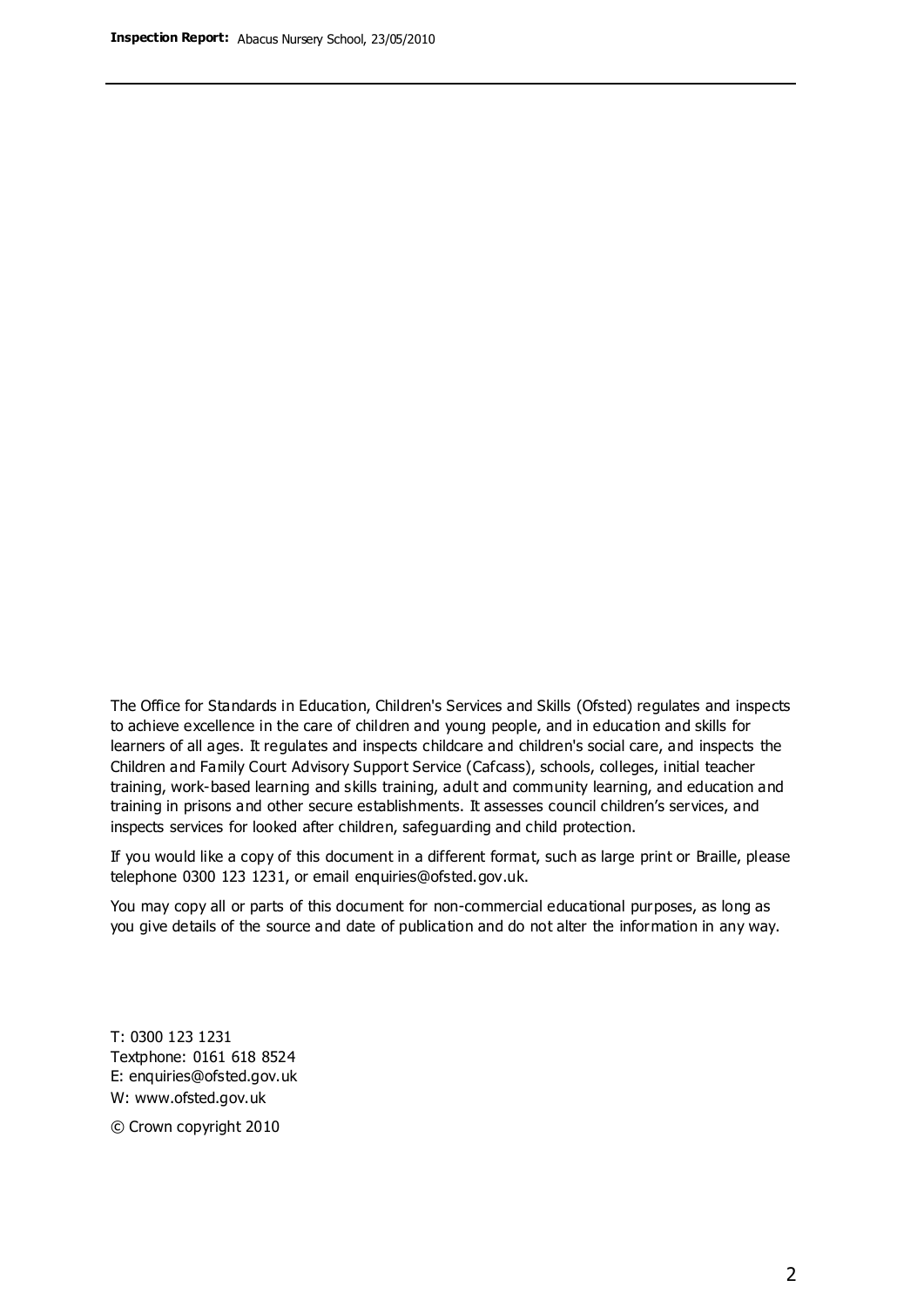### **Introduction**

This inspection was carried out by Ofsted under Sections 49 and 50 of the Childcare Act 2006 on the quality and standards of the registered early years provision. 'Early years provision' refers to provision regulated by Ofsted for children from birth to 31 August following their fifth birthday (the early years age group). The registered person must ensure that this provision complies with the statutory framework for children's learning, development and welfare, known as the *Early* Years Foundation Stage.

The provider must provide a copy of this report to all parents with children at the setting where reasonably practicable. The provider must provide a copy of the report to any other person who asks for one, but may charge a fee for this service (The Childcare (Inspection) Regulations 2008 regulations 9 and 10).

Please see our website for more information about each childcare provider. We publish inspection reports, conditions of registration and details of complaints we receive where we or the provider take action to meet the requirements of registration.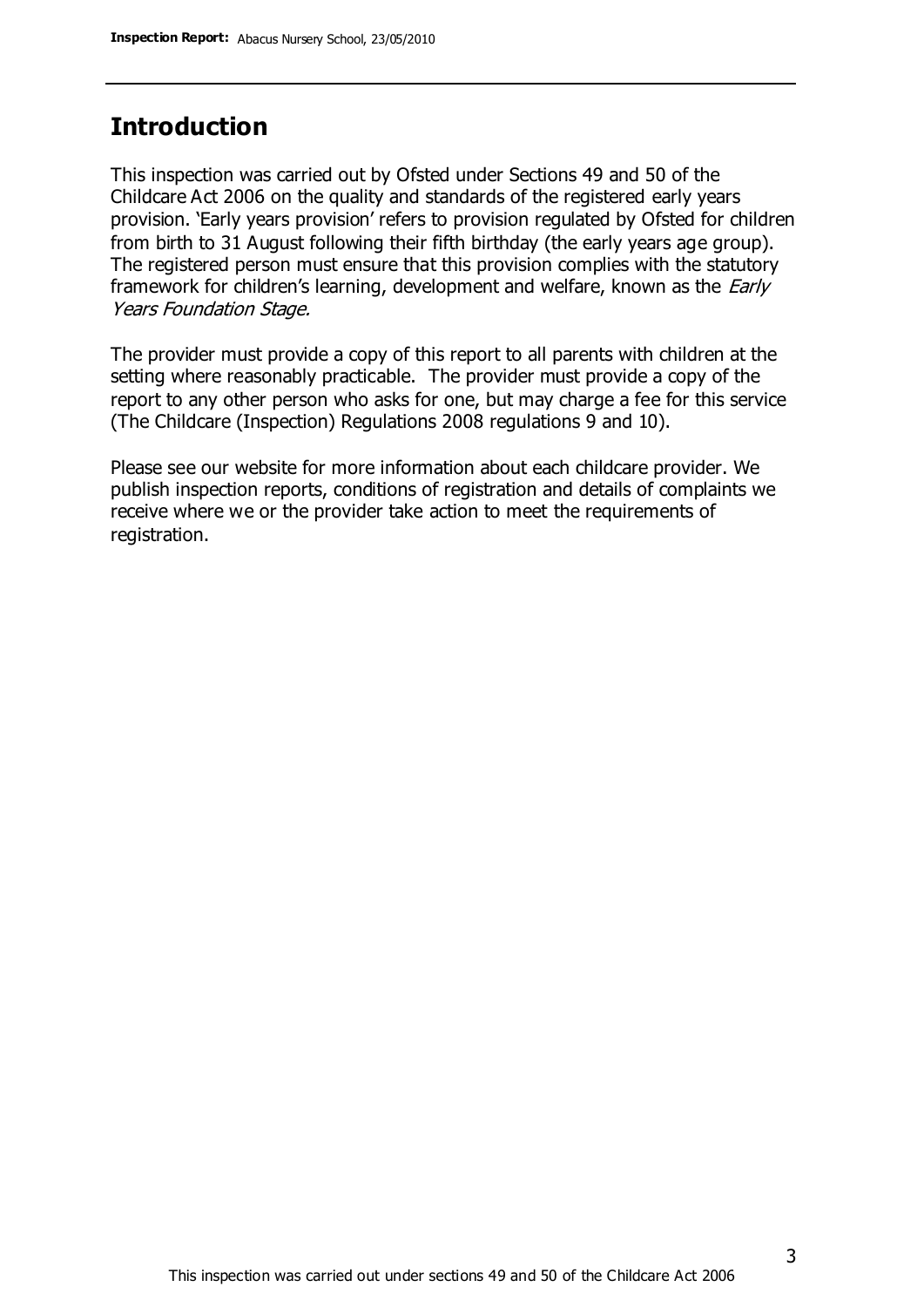## **Description of the setting**

Abacus Nursery School opened in 1994 and re-registered under the same ownership in 2008 due to a change of company name. It is located in three rooms on the ground floor of a church building in South London. There are two enclosed outdoor areas for play and gardening activities. Access to the building is level and there are toilet facilities for the disabled.

The nursery cares for children aged from 12 months to under five years. Children who are in the early year's age group who attend school locally during the day can attend for short sessions after school each day. The babies and the younger and older children are based in different rooms but the accommodation is used flexibly and children come together for meals and some activities every day. The group is open for five days a week from 8.00am to 6.00pm for 48 weeks per year. There are currently 55 children on roll who are all within the early year's age range. Thirteen children receive funding for nursery education. Children attend for

a variety of sessions. Some children have learning difficulties and some are learning English as an additional language.

The setting is registered on the Early Years Register to provide a maximum of 50 places for children in the early year's age range.

The manager and ten members of staff work with the children and all have appropriate qualifications and experience to at least NVQ level 2 and three members of staff are undertaking further relevant training. Students from local colleges and training organisations are offered placements in the nursery on a regular basis.

The nursery is supported by a visiting member of staff who has Early Years Professional Status. Specialist teachers also visit the setting four days each week to lead music, drama and dance activities for children in all age groups.

### **The overall effectiveness of the early years provision**

Overall the quality of the provision is good.

Children are making good progress at Abacus Nursery where they appear happy, settled and motivated to learn. They are able to access a wide range of play opportunities that are organised well to meet their developmental stages and interests. A secure knowledge of each child's needs enables the staff team to promote children's welfare and learning with success. The setting works well with parents and this is significant in meeting children's needs through good continuity of care.

The setting demonstrates a good capacity for continuous improvement through the self-evaluation processes which involve all staff.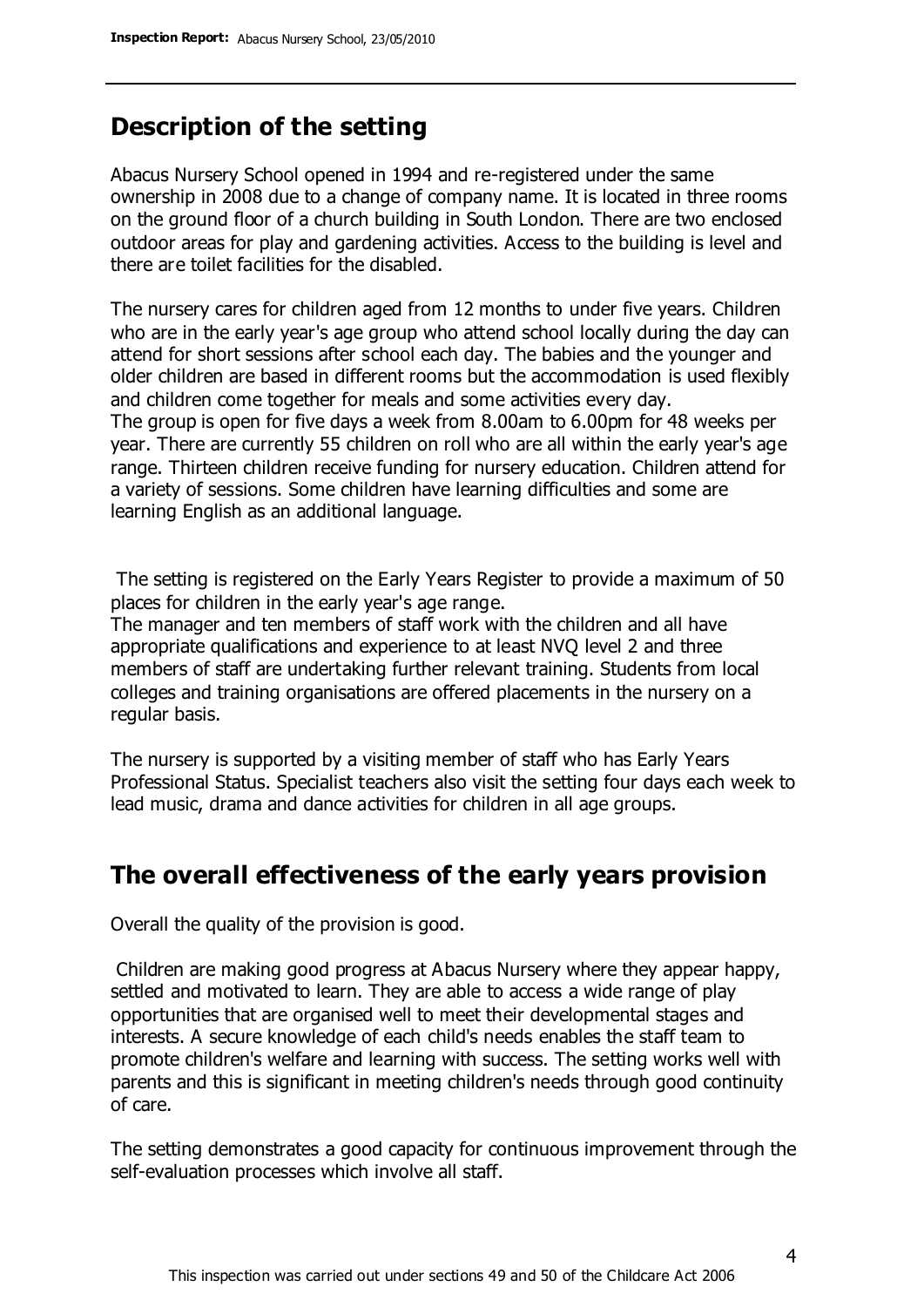# **What steps need to be taken to improve provision further?**

To further improve the early years provision the registered person should:

- improve nappy changing procedures to promote good hygiene
- check all fire detection and safety equipment is in working order and fit for use, especially the fire blanket in the kitchen
- $\bullet$  check the safety of the drain in the front garden

# **The effectiveness of leadership and management of the early years provision**

Clear strategies and procedures are in place to ensure the safeguarding of the children. All staff have completed background checks to ensure they are suitably qualified, experienced and appropriate people to work with children. Induction for new members of staff ensures they become familiar with the settings routines, policies and procedures. Through discussion staff demonstrate a good understanding of safeguarding procedures. Staff are aware of what action to take should they have any concerns about the welfare of a child within their care. Although regular risk assessments are conducted, the drain in the front garden needs to be made safe and whilst a fire blanket has been obtained, it has not been fitted in the kitchen.

Staff have a good knowledge of each child's background and needs. Staff demonstrate a commitment to inclusion and work closely with parents, and other childcare professionals such as speech therapists, to ensure all children achieve their full potential.

Staff have established good relationships with parents and carers. Staff speak to parents daily about their child's day. Staff also complete written sheets which keeps parents informed of what their child has eaten, sleep times and what activities they have taken part in. Regular newsletters are also produced and parent meetings serve to keep parents informed of their child's developmental progress.

Both the management and the staff team demonstrate a strong commitment to making continuous improvements. Areas for improvement have been identified through discussion and the completion of Ofsted's self-evaluation form.

# **The quality and standards of the early years provision and outcomes for children**

Children are happy and enjoy being at Abacus Nursery. They are cared for by staff who are caring, kind and work hard to provide a range of stimulating and fun activities which help children achieve and enjoy learning. Babies and toddlers have formed warm trusting relationships with staff. They readily approach staff for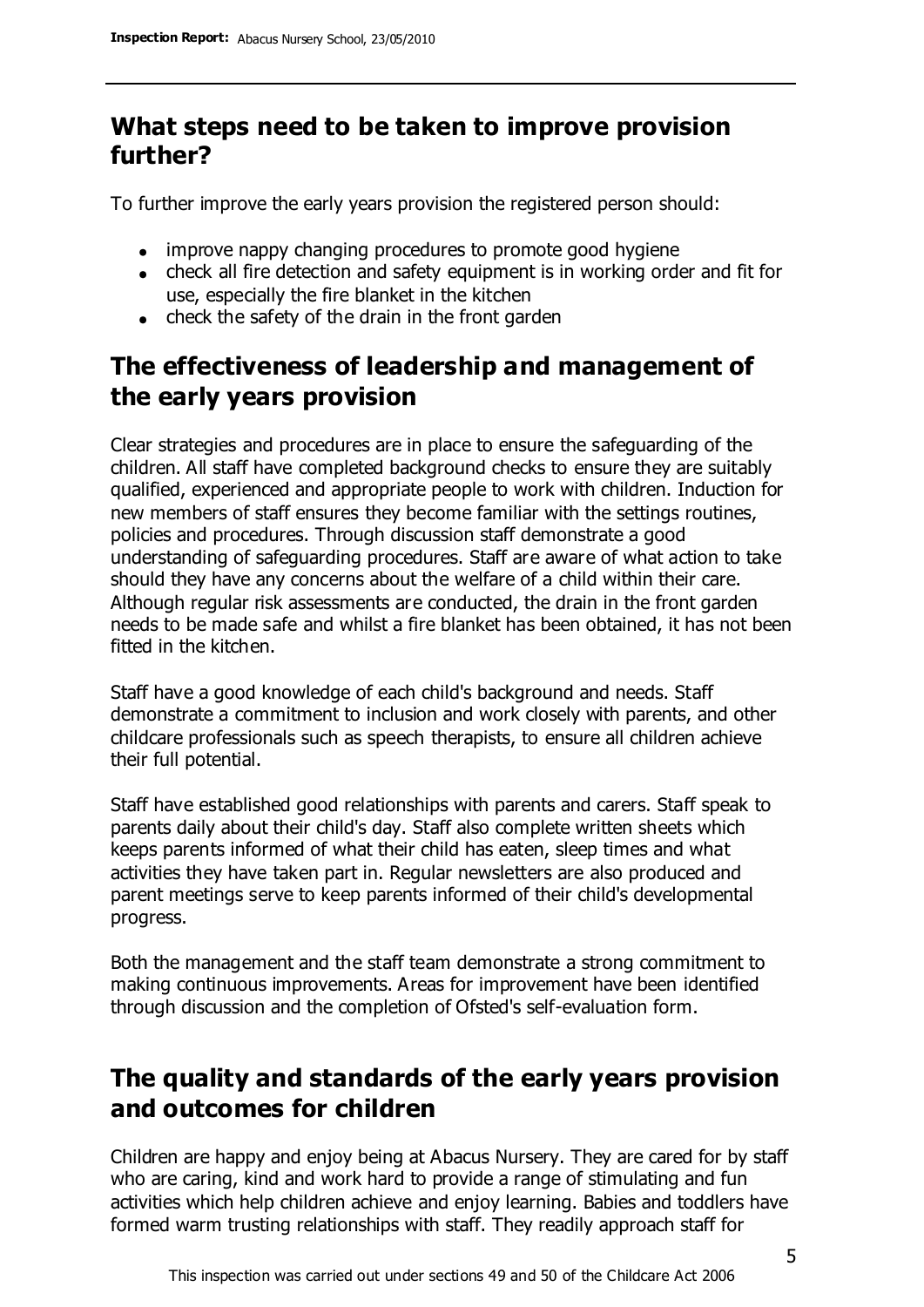reassurance, support and cuddles.

Younger children become competent learners as they explore resources through their senses. For example, babies and toddlers love to investigate cause and affect toys. They push buttons, open and close flaps and talk on toy telephones. Children also enjoy exploring different textures such as the silky feel of soft scarves. Toddlers are able to problem solve as they build using construction bricks working out how to fit these together. Painting activities enable all children to be creative and experiment with different colours.

Children's knowledge and understanding of the natural world is well provided for. They have opportunities to plant vegetables such as courgettes, sweet corn, potatoes, beans, carrots and beetroot in the garden area. During this inspection, children planted tomatoes in hanging baskets. Using their fingers they make a hole in the soil, carefully the young plants are put into hole and then the roots are covered with soil and then watered.

Activities are planned across all six areas of learning. Each child is assigned a key person whose responsibility it is to ensure observations are completed and that these observations are used to plan for each individual child's next steps in learning. As children play staff complete meaningful observations and photographs of the children participating in various activities are taken. A system to track children's progress has been implemented. Observations of children's achievements are recorded under each area of learning and their next steps planned for.

Children's physical wellbeing needs are generally met well. Staff wear disposable gloves when changing nappies and ensure that the changing area is cleaned after each nappy change. However staff do not wear aprons when changing nappies.

They are provided with opportunities to be active when playing in the outdoor play areas which enable them to acquire physical skills. For example children ride tricycles and play with balls. Children are also able to be imaginative as they play in the play house and role-play in the post office.

Meals are provided by a staff cook and are generally well balanced and nutritious. Provision is made to provide for children's individual dietary needs or religious observance. The preschool children help to lay the tables ready for lunch. They lay out the cutlery and put the chairs out. Lunch time is relaxed and staff sit and eat with the children. After lunch the younger children who attend are able to rest.

The staff team provides an inclusive environment where all differences are valued and activities adapted to ensure all children can participate. Children attending with additional needs are well supported. Their parents are included in all discussions and the assistance of other professionals such as speech therapists is organised.

The nursery is committed to promoting positive images of the diversity of people within the local community and the wider world. There are appropriate toys and resources such as dressing-up clothes, books and puzzles that reflect difference.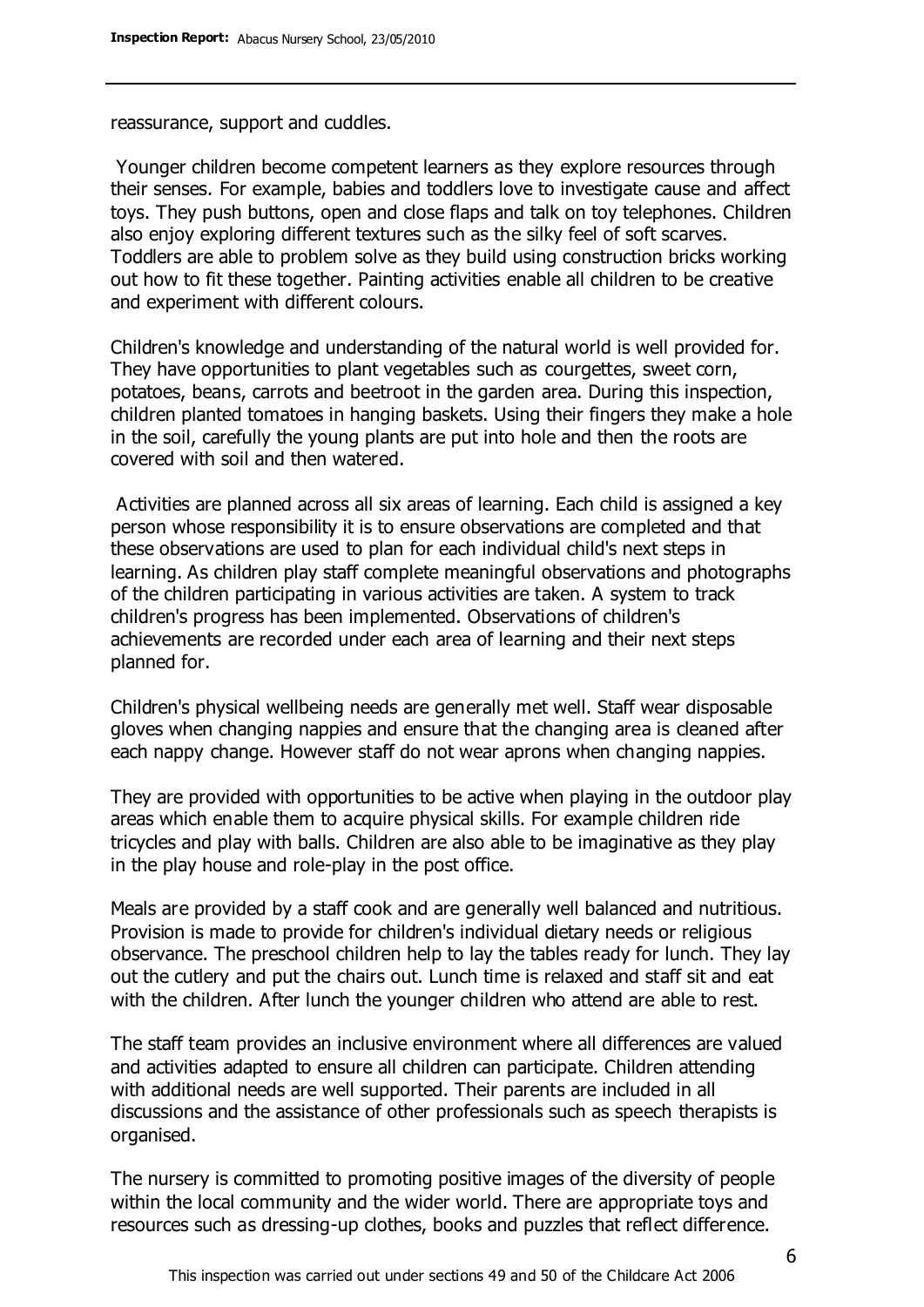Children celebrate cultural festivals and eventssuch as Ramadan and Chinese New Year. They have opportunities to taste food from the Caribbean and from China, and parents are actively encouraged to share aspects of their own culture with the nursery as a whole.

Generally children behave well and understand the rules. If reminders are required staff deliver these in a calm and patient manner. During group time children in the preschool room talk about the importance of sharing and being kind to each other. Group-time is a firm favourite and the children enjoy listening to stories together, with staff asking open ended questions to encourage conversation and new vocabulary.

Everyday experiences such as children putting on dressing up clothes and taking off and putting on their shoes encourage their self care skills. Children enjoy their outdoor play space and have daily opportunities to enhance their physical skills. Interaction with other children and the staff team enable children to develop positive social skills and develop valuable 'getting along skills' for their future learning and development.